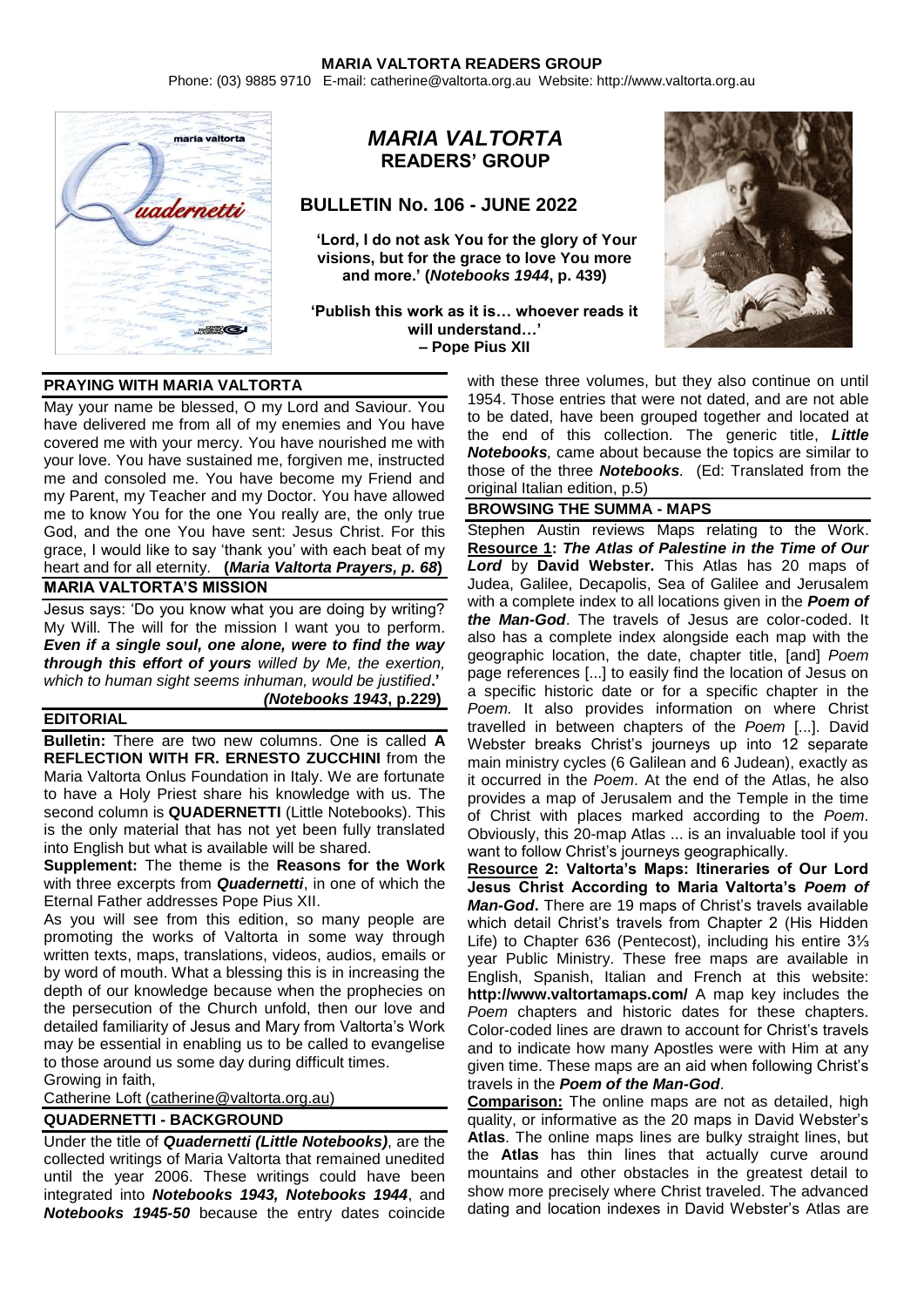Phone: (03) 9885 9710 E-mail: catherine@valtorta.org.au Website: http://www.valtorta.org.au

also absent in the online maps. Furthermore, I believe David Webster's dates are more correct, and the online maps have a very different dating of Our Lord's life, which my research would indicate is incorrect. [...] Considering all of this, you would get the most [benefit] by using these online maps and David Webster's Atlas together. These online maps suffice if you just want a general idea or overview of where Christ traveled. However, if you want accuracy and to know His travels with precision, David Webster's Atlas is essential.

(*A Summa and Encyclopedia to Maria Valtorta's Extraordinary Work* by Stephen Austin pp.1156-7,1170-1) **[**Ed**:** *The Atlas of Palestine in the Time of Our Lord* by **David Webster** is currently being updated to include the page references to *the Gospel As Revealed To Me.* It will be available 1 July at the **cost price** to print & bind].

# **REFLECTING WITH FR. ERNESTO ZUCCHINI**

(John the evangelist says:) 'Do not mention the prophecy of death to him who loves you! But if You should die, I would still love you. Allow me to love You.' John's look is an imploring one. He has bowed his head lower than ever, as he walks beside Jesus and seems to be begging for love. Jesus stops. He looks at him, scrutinises him with His deep penetrating eyes, then lays His hand on his bowed head. 'I *want* you to love me'.

**(***Poem* **Vol. 1, p. 262 ;** *Gospel* **Vol. 1, p. 315)** Reading Chapter 49, these words can escape [one's attention], or in the very least be understood as just beautiful words that Jesus speaks to St. John the Evangelist, although somewhat strange. On the other hand, [at chapter 49], we are still at the beginning of this Work and in such a hurry to grasp the beauty of the narration that such a sentence could be read superficially. In reality, the very words "I *want*" - italicized in the printed text and underlined in the original manuscript - leads us to a deeper reflection.

Two parallels can be drawn to understand the exact meaning of that "I *want*", which is important because it explains just how much Jesus desires this. The first reference is well known: the beautiful Salome shouts to Herod: "Here. On this tray that you send to my mother as a token that you love her and you love me, I **want** the head of John. And I will dance again, if it pleases you so much. I will dance the dance of victory because [...] I have won [John's] life, and I am happy!" **(***Poem* **Vol. 2, p. 732;**  *Gospel* **Vol. 4, p. 325)**. And St. John the Baptist is immediately beheaded because of that word [want], which obtains what it unfortunately demands.

The cry "I want" has an unmistakable effectiveness: the meaning is immediately clear. Applied to the cited passage of John, it must have the same meaning. So: what does the "effectiveness" of "I want" mean in the first passage between Jesus and John? Let's go to the beginning of the Bible to have greater clarity (I am using the Valtortian text because it cites the biblical wording): "At the beginning of Creation it was said: 'Let there be light'. And there was light in the chaos" **(***Poem* **Vol. 4, p. 459;** *Gospel* **Vol. 7, p. 442)**. God, with this implied but very present "I *want*", created light. He made light exist (let me point out that "nothing" is not a box that is empty inside, but it is [complete] non-existence). Later, with just one word [*want*], God created everything in heaven and on earth. Therefore, when Jesus says: "I *want* you to love me", he created Love in St. John. Obviously it concerns the love of Jesus, but since "God is Love" (*John* 4:8), in that moment and from that moment, St. John becomes

one with the Love that is God. From that moment on, he can only be this Love, and no other love can penetrate it. There is no longer any diamond - or other precious object - that can attract him away from the Love created in him. Jesus can perform this creative act because He is God and because St. John is ready to receive it by consenting. The Love he receives, therefore, has beautiful consequences: no more distractions, nothing to lessen it just loving Love. Therefore, it cannot be, do, want or say anything else because Divine Love now totally possesses it. In Chapter 650 (*Poem*, Chapter 646) after the Assumption of Mary, St. John makes it clear in his own mind what his life will consist of from that moment on; it will be: "Teaching Love. Teach it so that [men] believe in Love and its power. Let them know what God-Love has done for men" **(***Poem* **Vol. 5, p. 938;** *Gospel* **Vol. 10, p. 532)**. St. John thus becomes the missionary of Love for the rest of his life.

And US? For us it is an invitation to ask intensely for this Love without ever getting tired; certain that Love can never deny itself to those who ask for it with their whole being.

## **A VALTORTA RETREAT IN ITALY**

Just a reminder and clarification that Fr. Ernesto Zucchini will be leading a **Valtortian Spiritual Exercises** Retreat on 1-6 August in Italian. The other two retreat dates given in #105 were **Ignatius** Spiritual Exercises Retreats.

## **AN INTERVIEW WITH DR. EMILIO PISANI**

This interview with Dr. Emilio Pisani (Publisher & Director of the MV Foundation) is all in Italian with no subtitles so here is a summary of the content which emphasizes the hard work that has gone into, and continues to go into editing and publishing this Work, for which we are very grateful.

#### **[https://www.youtube.com/watch?app=desktop&v=54g](https://www.youtube.com/watch?app=desktop&v=54gSucAYAy8) [SucAYAy8](https://www.youtube.com/watch?app=desktop&v=54gSucAYAy8)** (22 minutes)

Many believe that the first entry Maria made was on 23 April, 1943 (Chapter 2).This was Holy Saturday. However, the first entry was in fact made on 22 April, on Good Friday when Maria had a premonition – she describes seeing the Cross, and blood flowing down and nourishing the violet below it. (Chapter 1 of the Work). Marta, Maria's helper and companion, notes the date clearly because after Maria wrote down what she saw, she waved the sheet around and asked that Fr. Migliorini be called to show him.

Maria's mother, Iside, was still alive at that time because Marta had to come up with a plan for Maria to see Fr. Migliorini. Meanwhile, Fr. Migliorini himself came up with the excuse that he was just passing by in the area, which is less than believable considering it was the afternoon on Good Friday which is an important time of the day in the duties of a priest. While the discussion between the two is not known, Fr. Migliorini encouraged her to continue writing but not on sheets of paper but in notebooks which he provided.

Many people know that the Work was not written in chronological order. One reason is that Father Migliorini started to borrow the notebooks from Maria in order to extract and type any information from them that related to the Gospels. So Maria had to continue writing down her dictations, using other notebooks until the previous ones were returned, and then she went back writing in those.

However, it should be pointed out that all of Maria's major writings, as we know them, were initially all combined and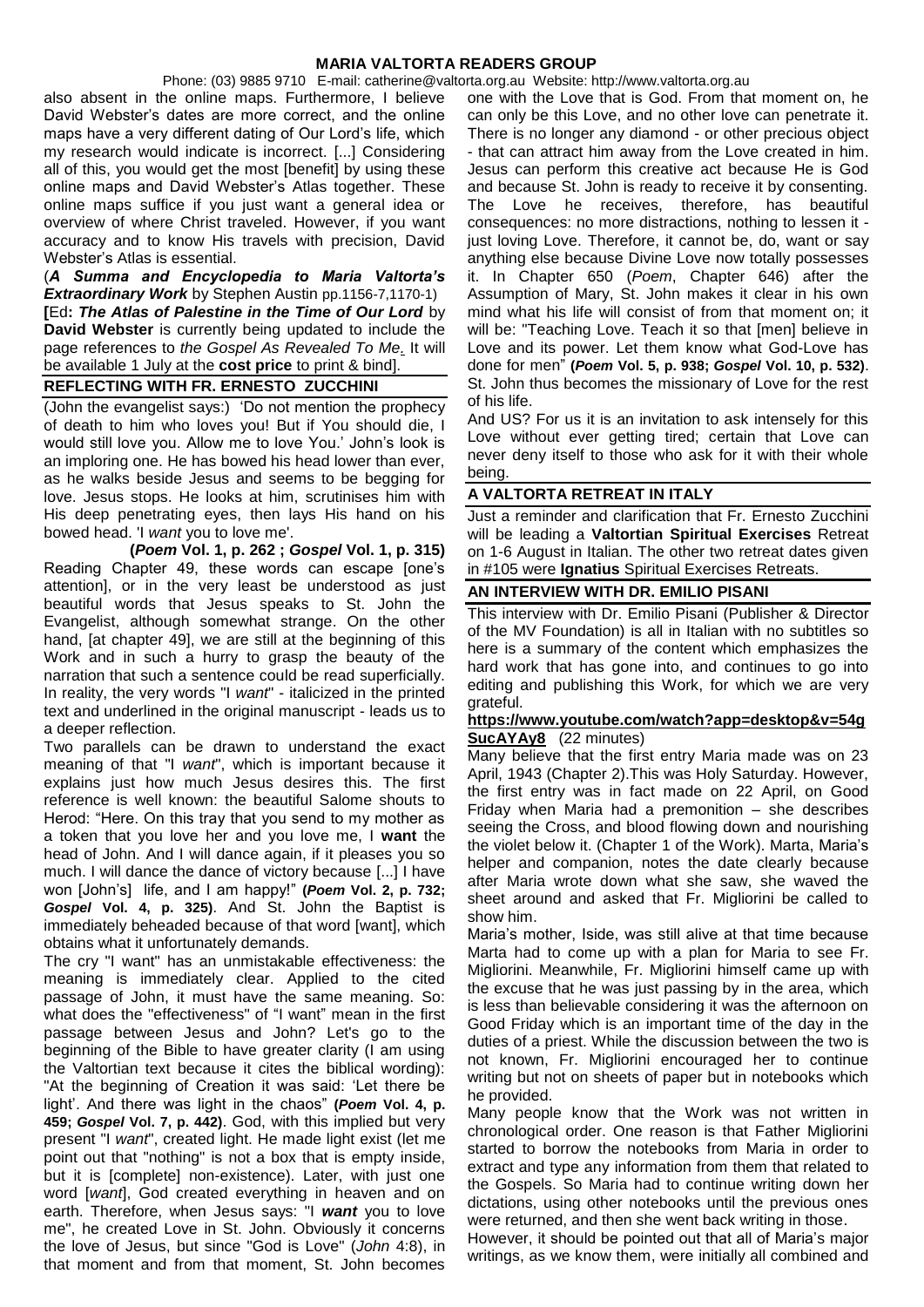Phone: (03) 9885 9710 E-mail: catherine@valtorta.org.au Website: http://www.valtorta.org.au intermixed within one set of writings. That is why Maria's writings are known as The **Work** because they were once singular and unified as a 4,500-page volume. However, had they not been restructured into separate titles, then this Work would have consisted of 18-20 volumes. Dr. Pisani wanted to organise them well, so he started filtering through and regrouping all the content into: the *Poem of the Man-God*, the *Book of Azariah*, *the Autobiography*, the *Lessons On The Epistle Of St Paul To The Romans*, and to what Dr. Pisani entitled *Notebooks 1943, 1944 and 1945-50.* In revising the Work from one edition to the next, people noticed that a passage or a footnote that was once in the *Poem Of The Man-God* was missing in the *Gospel As Revealed To Me* edition. Dr. Pisani said that it wasn't missing but had been moved elsewhere - to the *Notebooks* etc because the comments were of a personal/explanatory nature and not related to the narrative.

Unlike other writers who require complete isolation, silence and calm in order to write, Maria remained in the busyness of her home and not only wrote entries concerning the narrative of Jesus' life, but switched randomly to passages that later became the *Notebooks*, the *book of Azariah*, *the Gospel As Revealed To Me, Lessons of St. Paul to the Romans*, in addition to personal letters she wrote to her relatives and acquaintances.

Maria may have written this Work in three years but 50 years later, the publishers are still trying to revise her writings which is an enormous and ongoing task that needs adjusting and refining into which Dr. Pisani has put in so much love, attention and care.

Dr. Pisani points out that. above all, the greatest value of Maria Valtorta's Work was her personal offering: her sufferings offered up. It is a gift of Love which benefits the whole world.

# **LOST IN TRANSLATION**

A Reader noticed that a phrase is omitted from the English translation and requested that I cross reference the original Italian for clarification.

**The English**:(In context) 'On account of its dreadful sin, Israel will be scattered like chaff by a whirlwind, and will be spread all over the earth. And centuries and millennia will go by before it is gathered again on the threshing floor of Araunash and Jebusite.

 **(***Poem* **Vol. 2, p. 697;** *Gospel* **Vol. 4, p. 282) The Italian**:(translated verbatim) '...all over the earth, for centuries and millenniums, **one after another one, and beyond'** (the underlined is missing) *(Evangelo* **Vol. 2, p. 275).**

The Reader felt that the Italian phrase that was omitted in the English (perhaps regarded as repetitious yet present in other languages) may be the words that could possibly allude to our times – 1,000 years and another 1,000 years after that, and a little more (20 years or more?) = circa 2020 AD. Certainly a very interesting and noteworthy omission which could relate to these End Times.

# **FREE E-BOOKLET BY BR. RICHARD A. CAMPA**

(Br. Campa writes:) 'A few years ago, during a sabbatical I was allowed to take by my community, I created an index of most of the Gospel passages in the New Testament and their respective locations in *The Gospel as Revealed to Me* (aka, *The Poem of the Man-God*) [...]. Thinking that this was the end of my work on these writings, I was a little surprised when, about a year ago, the head of our community asked me if I would consider creating an index

of the characters in this work, since it is a common phenomenon amongst readers to lose track of or forget the identity of many of the characters mentioned therein. I was a little hesitant to embark on such a project, for obvious reasons, but a few months later, a window opened up that allowed me to begin work on this project. The resultant product, which is a combination of my earlier index with two new indexes, is this work entitled, *Index of Gospel Passages, Characters and Towns in The Gospel as Revealed to Me and The Poem of the Man-God* (36-pages). It is, in short, not only an index of most of the Gospel passages and their respective locations (by chapter) but also an index of most of the characters in this writing (again, by chapter), both by name AND by town of origin, as well as an index of most of the towns mentioned in this work. To create the latter indexes, of course, required me to reread this work in its entirety (something I had wanted to do for a long time), and yet, despite my own familiarity with these writings, the time eventually came when I also had to consult this emerging work to keep track of all the characters and towns I was encountering. For this reason I am confident that these indexes will prove valuable to most readers of these revelations, and I am grateful to the Lord for allowing me to be an instrument in promoting a greater appreciation and understanding of this great Work of Maria Valtorta.' **Br. Richard A. Campa, CCL** welcomes any comments or corrections, and he can be contacted at P.O. Box 321 Paradise, Michigan 49768-0321 or by phone on (906) 630-3437 [USA]**.** Please follow this link for the ebooklet **[https://www.valtorta.org.au/People-in-Maria-](https://www.valtorta.org.au/People-in-Maria-Valtorta)[Valtorta's-Work.pdf](https://www.valtorta.org.au/People-in-Maria-Valtorta)**

# **VALTORTA'S WORK IS BEING PROMOTED**

1. A Reader from Canberra, Australia notified me that Fr. Michel Rodrigue was promoting the book *The Virgin Mary in the Writings of Maria Valtorta* by Fr. Gabriel Roschini. In the following link **<https://youtu.be/VqTiVRAGZ34>** Father mentions Valtorta at 29.29, then they put up the French website, then from 40 minutes on, they put up the Maria Valtorta Readers' Group website on the screen.

2. That same Reader also advised that a Divine Will priest, Fr Gabriel Barrera - highly recommended Maria Valtorta's writings during the Divine Will Priest's Retreat in Perth, Australia. **<https://youtu.be/J20CndJ3J2U>** Watch 37:25 - 40:30 where Fr. Barrera refers to a Valtorta passage with Jesus and Mary, and 47:00 - 49:39 where he recommends that these books should also be a part of a person's home library.

3. A woman from Ireland promoted Maria Valtorta with the link to our website in her newsletter too. "Important Read - Mystic Maria Valtorta's Book *The Poem of the Man God* aka *The Gospel as Revealed to Me*. Fr Michel has urged, invited us to read *The Virgin Mary in the Writings of Maria Valtorta*. The famous Mariologist, Fr Gabriel Roschini has written an in-depth synopsis with great clarity of Mary's Role given to Maria Valtorta by JESUS, HIMSELF!"

# **READER'S CHOICE**

A vision of the Beast by Maria Valtorta, (*Notebooks 1943*, **p.180** (short excerpt below) or watch this 7:20 minute link. **[https://www.youtube.com/watch?v=bkBQjCyOWiw&a](https://www.youtube.com/watch?v=bkBQjCyOWiw&ab_channel=DAILYPROPHECIESFROMHEAVEN) [b\\_channel=DAILYPROPHECIESFROMHEAVEN](https://www.youtube.com/watch?v=bkBQjCyOWiw&ab_channel=DAILYPROPHECIESFROMHEAVEN)**

During this vision, Jesus said: 'Consider My Splendor and My Beauty in comparison to the black monstrosity of the